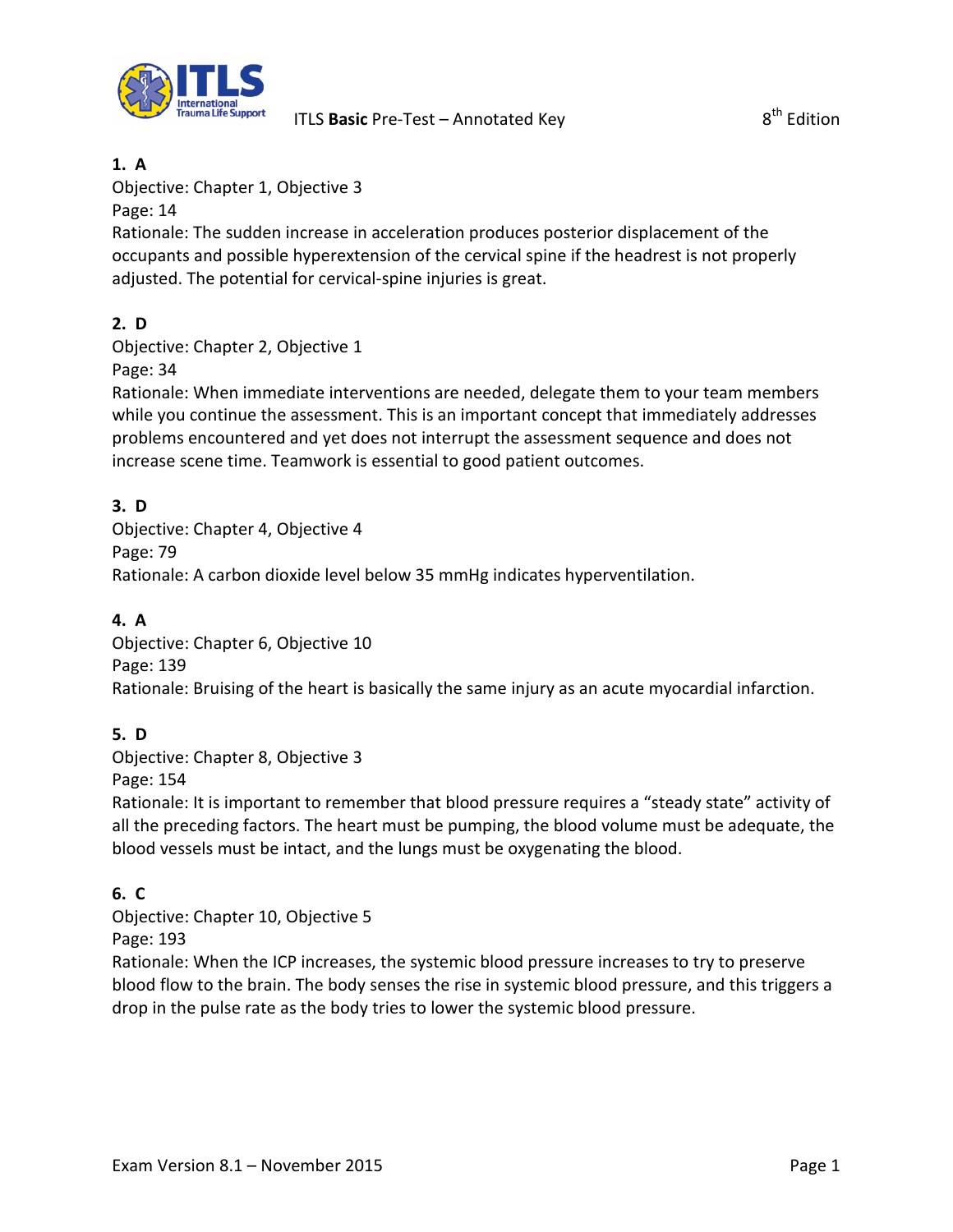

### **7. C**

Objective: Chapter 11, Objective 1

Page: 214

Rationale: Certain mechanisms of trauma can overcome the protective properties, injuring the spinal column and cord. The most common mechanisms are hyperextension, hyperflexion, compression, and rotation. Less commonly, lateral stress or distraction will injure the cord.

## **8. A**

Objective: Chapter 17, Objective 3 Page: 332 Rational: Look for signs of airway obstruction in the child, including apnea, stridor, and "gurgling" respirations. If identified, perform a jaw-thrust maneuver without moving the neck.

## **9. D**

Objective: Chapter 2, Objective 2 Page: 34

Rationale: This team approach makes the most efficient use of time and allows you to rapidly perform the initial assessment without becoming distracted by performing the necessary interventions yourself, which can interrupt your thought process and cause errors.

## **10. C**

Objective: Chapter 4, Objective 4

Page: 75

Rationale: Mild hemorrhage from the nose after insertion of the airway is not an indication to remove it. In fact, it is probably better to keep an NPA in place so as not to disturb the clot or reactivate the bleeding.

## **11. D**

Objective: Chapter 6, Objective 7

Page: 135

Rationale: The development of decreased lung compliance (difficulty in squeezing the bag-mask device) in the intubated patient should always alert you to the possibility of a tension pneumothorax.

## **12. D**

Objective: Chapter 8, Objective 3 Page: 154 Rationale: If cardiac output falls (either due to dropping or a very fast heart rate or lowered stroke volume), blood pressure will fall.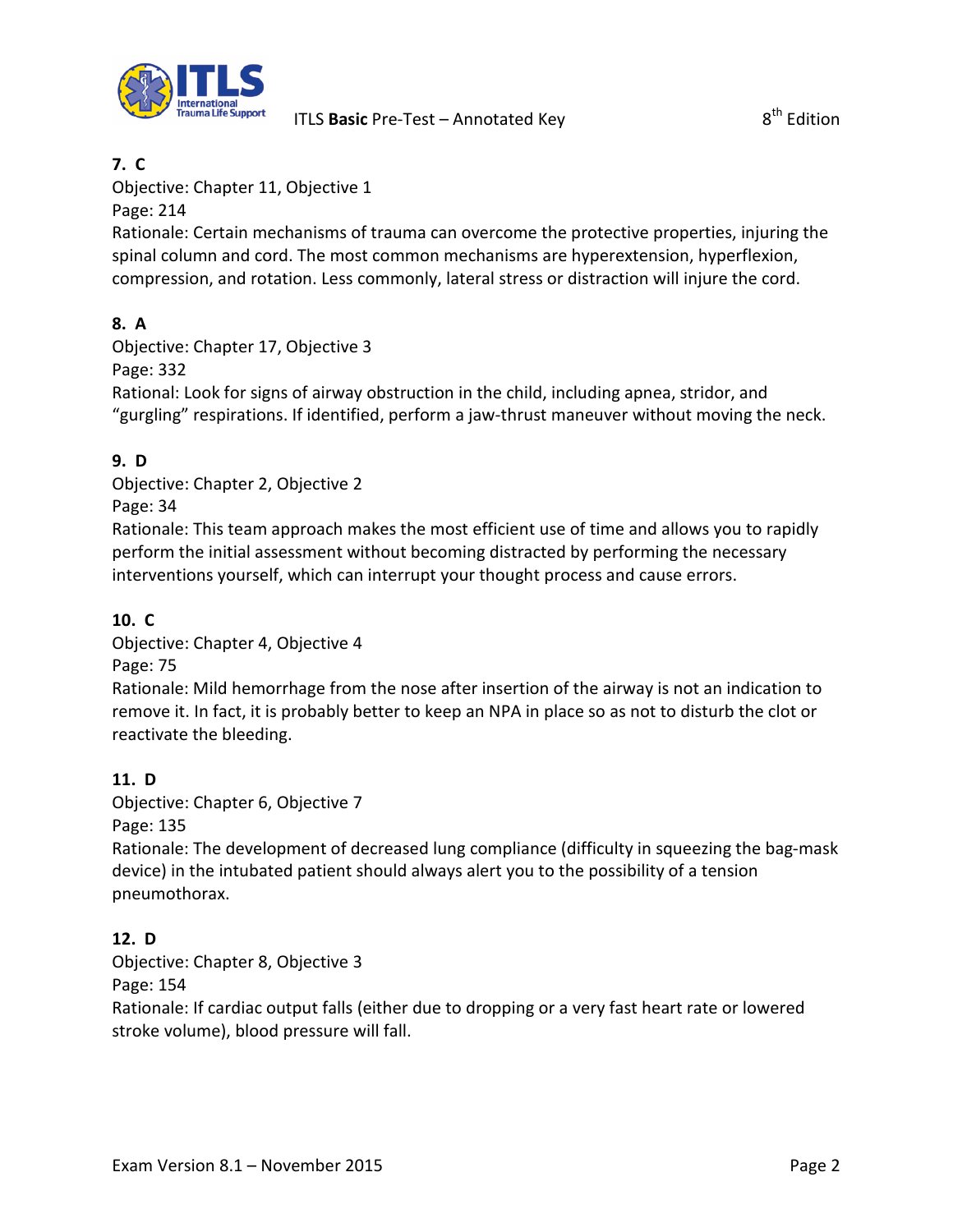

#### **13. A**

Objective: Chapter 10, Objective 5

Page: 193

Rationale: When the ICP increases, the systemic blood pressure increases to try to preserve blood flow to the brain. The body senses the rise in systemic blood pressure, and this triggers a drop in the pulse rate as the body tries to lower the systemic blood pressure.

#### **14. B**

Objective: Chapter 17, Objective 2

Page: 330

Rationale: Children are most commonly injured from falls (either from standing height or higher), motor vehicle collisions, automobile–pedestrian or bicycle crashes, burns, submersion injuries (drowning), and child abuse.

#### **15. B**

Objective: Chapter 2, Objective 6

Page: 40

Rationale: Conditions that can rapidly lead to shock include penetrating wounds to the torso, abnormal chest exam, tender distended abdomen, pelvic instability and bilateral fractures.

### **16. D**

Objective: Chapter 4, Objective 5

Page: 82

Rationale: Predictors of difficult mask ventilation can be remembered using the "BOOTS" mnemonic:

- B Beards
- O Obesity
- O Older patients
- T Toothlessness
- S Snores or stridor

## **17. B**

Objective: Chapter 6. Objective 7 Page: 135

Rationale: Clinical signs of a tension pneumothorax include dyspnea, anxiety, tachypnea, distended neck veins, and possibly tracheal deviation away from the affected side. Auscultation will reveal diminished breath sounds on the affected side and will be accompanied by hyperresonance when percussed.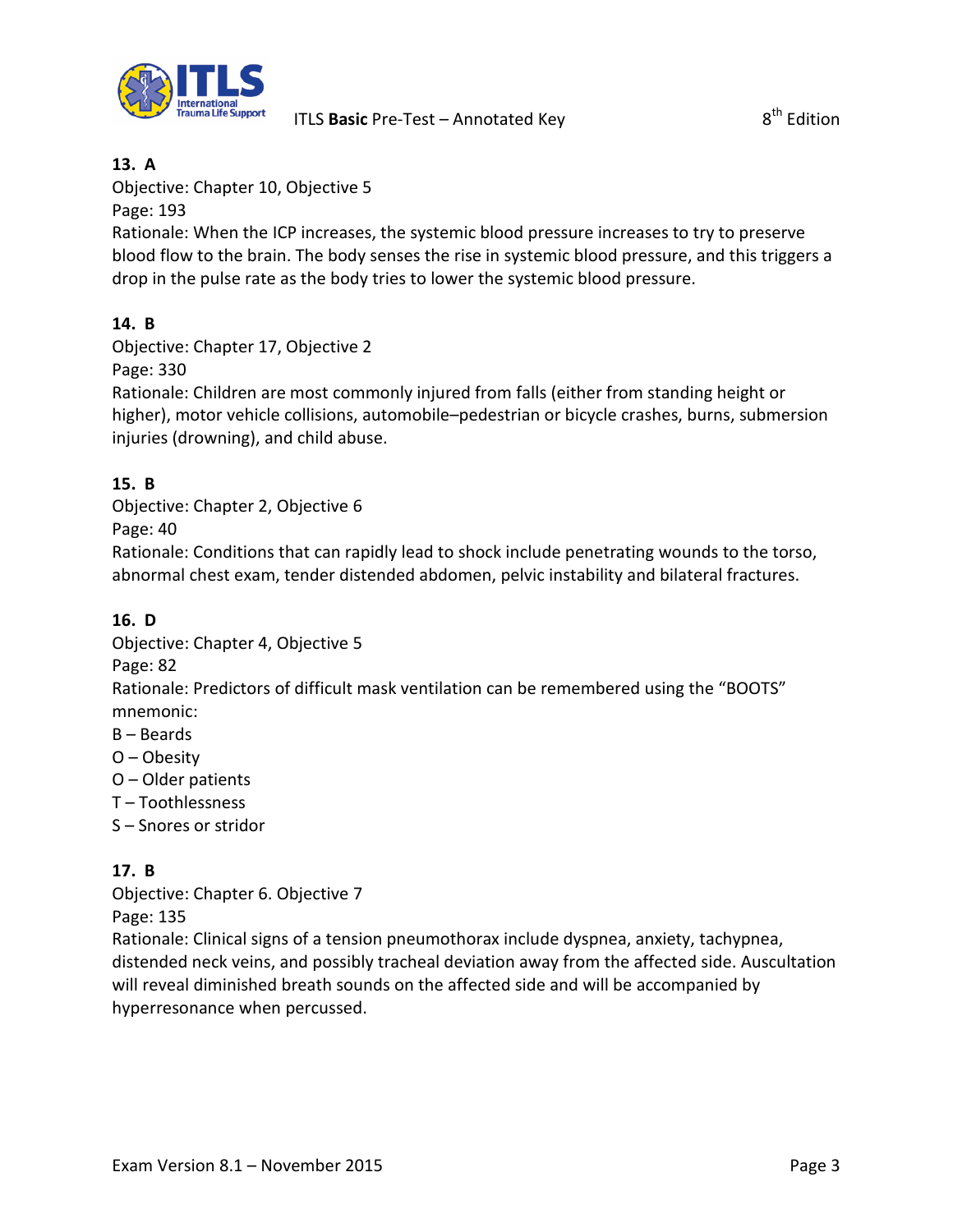

#### **18. A**

Objective: Chapter 8, Objective 6

Page: 168

Rationale: Pack the hemostatic agent in the wound, and hold firm pressure. Hemostatic agent is an "adjunct" to assist in controlling hemorrhage, not a hemorrhage control by itself.

## **19. A**

Objective: Chapter 10, Objective 8 Page: 193

Rationale: Hyperventilation actually has only a slight effect on brain swelling, but causes a significant decrease in cerebral perfusion from that same vasoconstriction, resulting in cerebral hypoxia. Thus, both hyperventilation and hypoventilation can cause cerebral ischemia and increased mortality in the TBI patient.

### **20. A**

Objective: Chapter 2, Objective 4 Page: 38

Rationale: You may interrupt the assessment sequence only if (1) the scene becomes unsafe, (2) you must treat exsanguinating hemorrhage, (3) you must treat an airway obstruction, or (4) you must treat cardiac arrest. (Respiratory arrest, dyspnea, or bleeding management should be delegated to other team members while you continue assessment of the patient.)

## **21. D**

Objective: Chapter 4, Objective 4 Page: 80

Rationale: Bag-valve-mask ventilation has challenges because pressures generated by squeezing the bag may equal or exceed 60 cm  $H_2O$ .

#### **22. B**

Objective: Chapter 6, Objective 2

Page: 141

Rationale: Pulmonary contusion is a very common chest injury. It is caused by hemorrhage into lung parenchyma secondary to blunt force trauma or penetrating injury such as a missile. It occurs commonly with flail segment or multiple rib fractures. A pulmonary contusion takes hours to develop and rarely develops during prehospital care.

## **23. D**

Objective: Chapter 8, Objective 3

Page: 154

Rationale: If cardiac output falls (either due to dropping or a very fast heart rate or lowered stroke volume), blood pressure will fall.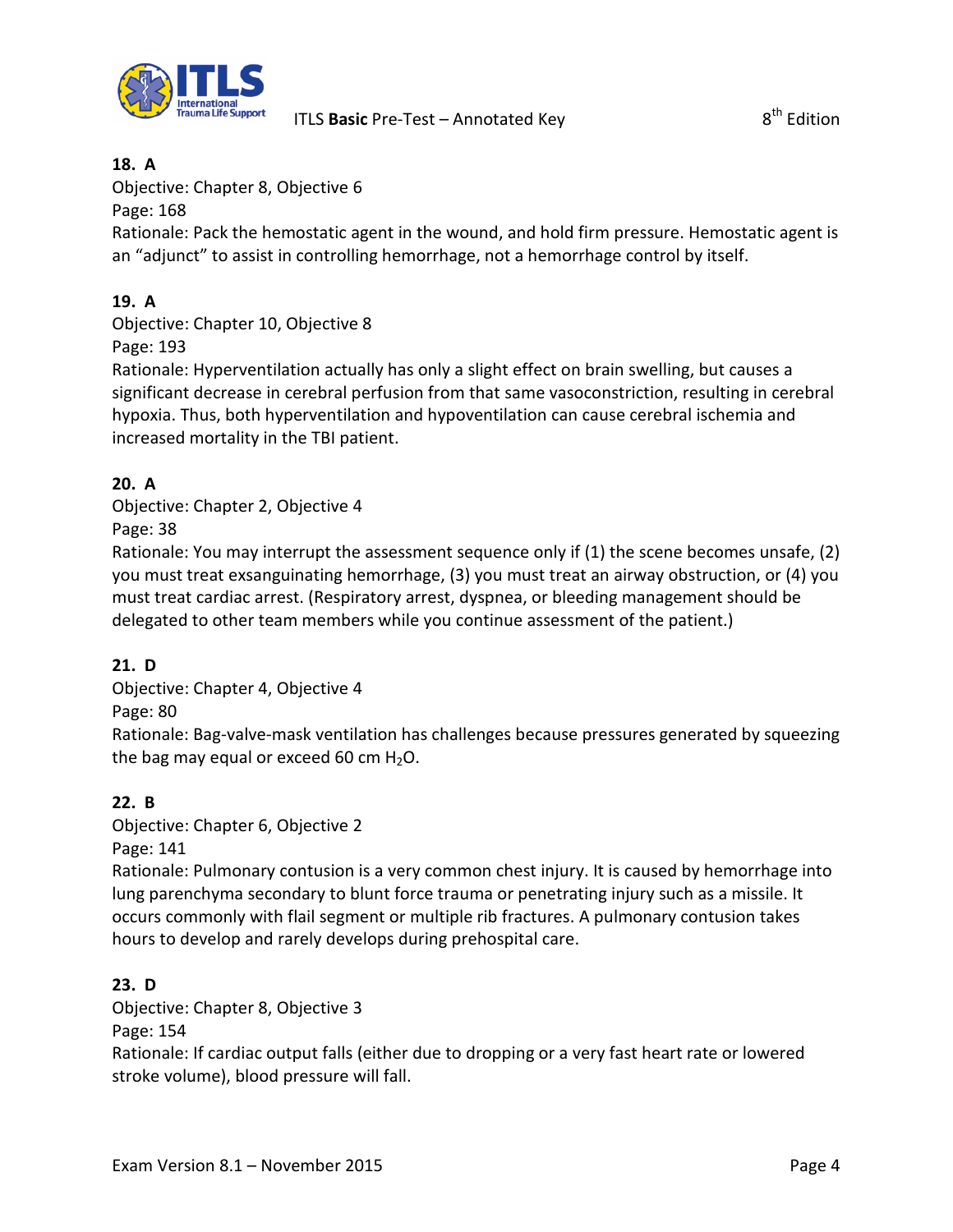

### **24. A**

Objective: Chapter 10, Objective 7

Page: 193

Rationale: Hyperventilation and hypoventilation can cause cerebral ischemia and increased mortality in the TBI patient. Maintaining normal ventilation (not hyperventilation) with highflow oxygen at a rate of about one breath every 6 to 8 seconds (8 to 10 per minute) to maintain an end-tidal  $CO<sub>2</sub>$  (ETCO<sub>2</sub>) of 35–45 mmHg.

## **25. A**

Objective: Chapter 2, Objective 6 Page: 53 Rationale: Suspect head injury unless patient is alert, then suspect eye injury.

## **26. D**

Objective: Chapter 4, Objective 4 Page: 78 Rationale: Supplemental oxygen is recommended for all trauma patients, especially if hypoxic.

### **27. D**

Objective: Chapter 6, Objective 7

Page: 133

Rationale: Clinical signs of shock may be apparent. The neck veins are usually flat secondary to profound hypovolemia, but may very rarely be distended due to mediastinal compression. Other signs of hemothorax include decreased breath sounds and dullness to percussion on the affected side.

#### **28. C**

Objective: Chapter 8, Objective 4 Page: 160

Rationale: Hypovolemic shock victims usually have tachycardia, are pale, and have flat neck veins. So, if you find a trauma victim with a fast heart rate, who is pale, with weak radial pulses and flat neck veins, this patient is probably bleeding from some injury, either internally or externally (or possibly both).

#### **29. D**

Objective: Chapter 10, Objective 2

Page: 192

Rationale: Secondary brain injury is the result of hypoxia and/or decreased perfusion of brain tissue.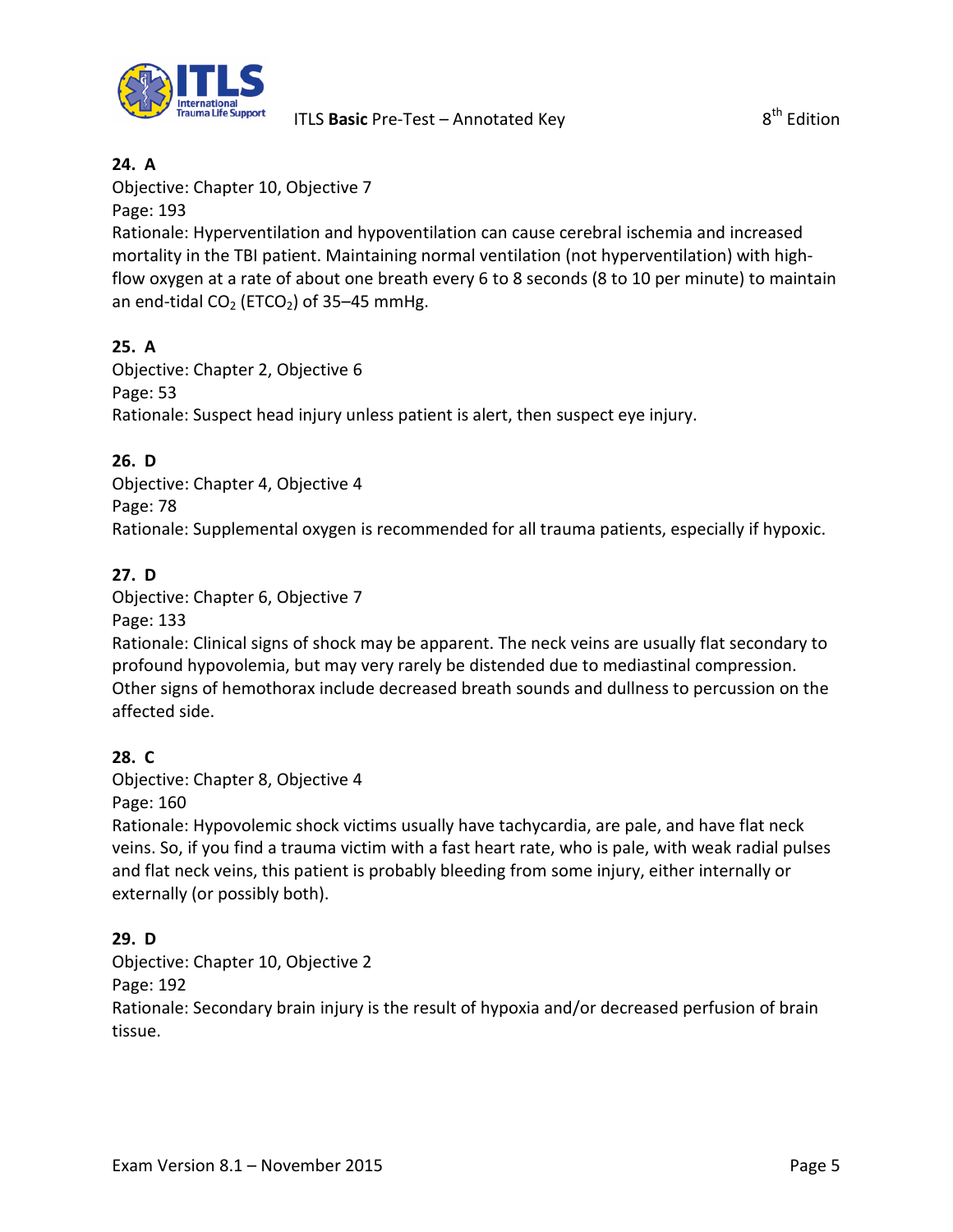

#### **30. A**

Objective: Chapter 2, Objective 4

Page: 33

Rationale: Remember, once you begin patient assessment in the ITLS Primary Survey, only four things should cause you to interrupt completion of the assessment. You may interrupt the assessment sequence only if (1) the scene becomes unsafe, (2) you must treat exsanguinating hemorrhage, (3) you must treat an airway obstruction, or (4) you must treat cardiac arrest.

### **31. D**

Objective: Chapter 4, Objective 2 Page: 74 Rationale: It can be hand powered or battery powered rather than oxygen driven.

#### **32. B**

Objective: Chapter 16, Objective 6.c Page: 318 Rationale: The most serious and immediate injury that results from electrical contact is cardiac dysrhythmia.

#### **33. B**

Objective: Chapter 17 Page: 342 Rationale: Changing level of consciousness is the best indicator of traumatic brain injury.

#### **34. C**

Objective: Chapter 20, Objective 4 Page: 373

Rationale: An altered mental status can be seen in every form of substance abuse. However, remember that an altered level of consciousness is always due to a head injury, shock, or hypoglycemia until proven otherwise. Also remember that all patients have an emergency medical condition until proven otherwise.

#### **35. C**

Objective: Chapter 6, Objective 7 Page: 133

Rationale: Clinical signs of shock may be apparent. The neck veins are usually flat secondary to profound hypovolemia, but may very rarely be distended due to mediastinal compression. Other signs of hemothorax include decreased breath sounds and dullness to percussion on the affected side.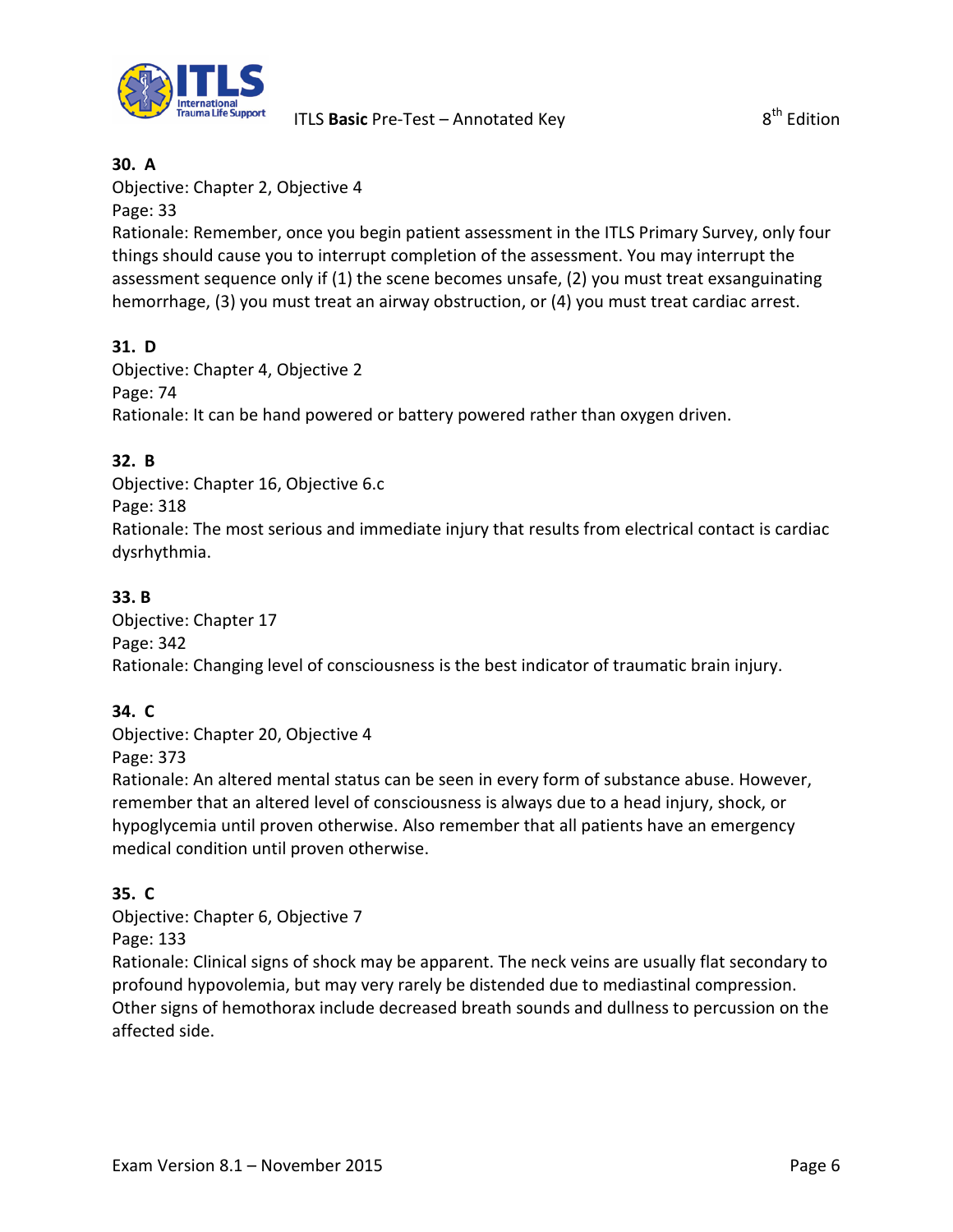

#### **36. C**

Objective: Chapter 18, Objective 1

Page: 353

Rationale: Geriatric patients can die from less severe injuries than younger patients. In addition, it is often difficult to separate the effects of the aging process or of a chronic illness from the consequences of an injury.

### **37. D**

Objective: Chapter 1, Objective 8

Page: 23

Rationale: Generally, damage done is proportional to tissue density. Highly dense organs such as bone, muscle, and the liver sustain more damage than less dense organs such as the lungs.

#### **38. B**

Objective: Chapter 2, Objective 5 Page: 41

Rationale: The following procedures are done at the scene: control major external bleeding, open and maintain a patent airway (position, sweep, suction; intubate if indicated and necessary), ventilate, apply oxygen, CP, seal sucking chest wounds, stabilize flail segments, decompress tension pneumothorax when indicated, stabilize penetrating objects, and maintain SMR if indicated.

#### **39. B**

Objective: Chapter 6, Objective 7 Page: 135

Rationale: Clinical signs of a tension pneumothorax include dyspnea, anxiety, tachypnea, distended neck veins, and possibly tracheal deviation away from the affected side. Auscultation will reveal diminished breath sounds on the affected side and will be accompanied by hyperresonance when percussed. Shock with hypotension will follow and is not present with a simple pneumothorax.

## **40. D**

Objective: Chapter 8, Objective 5

Page: 167

Rationale: For uncontrolled hemorrhage, do not hesitate to apply a tourniquet to a bleeding extremity to stop severe bleeding that cannot be otherwise controlled. If you cannot stop severe bleeding with pressure and cannot use a tourniquet (groin, axilla, neck, face, scalp), you may use one of the hemostatic agents. The hemostatic agent is an "adjunct" to assist in controlling hemorrhage, not a hemorrhage control by itself.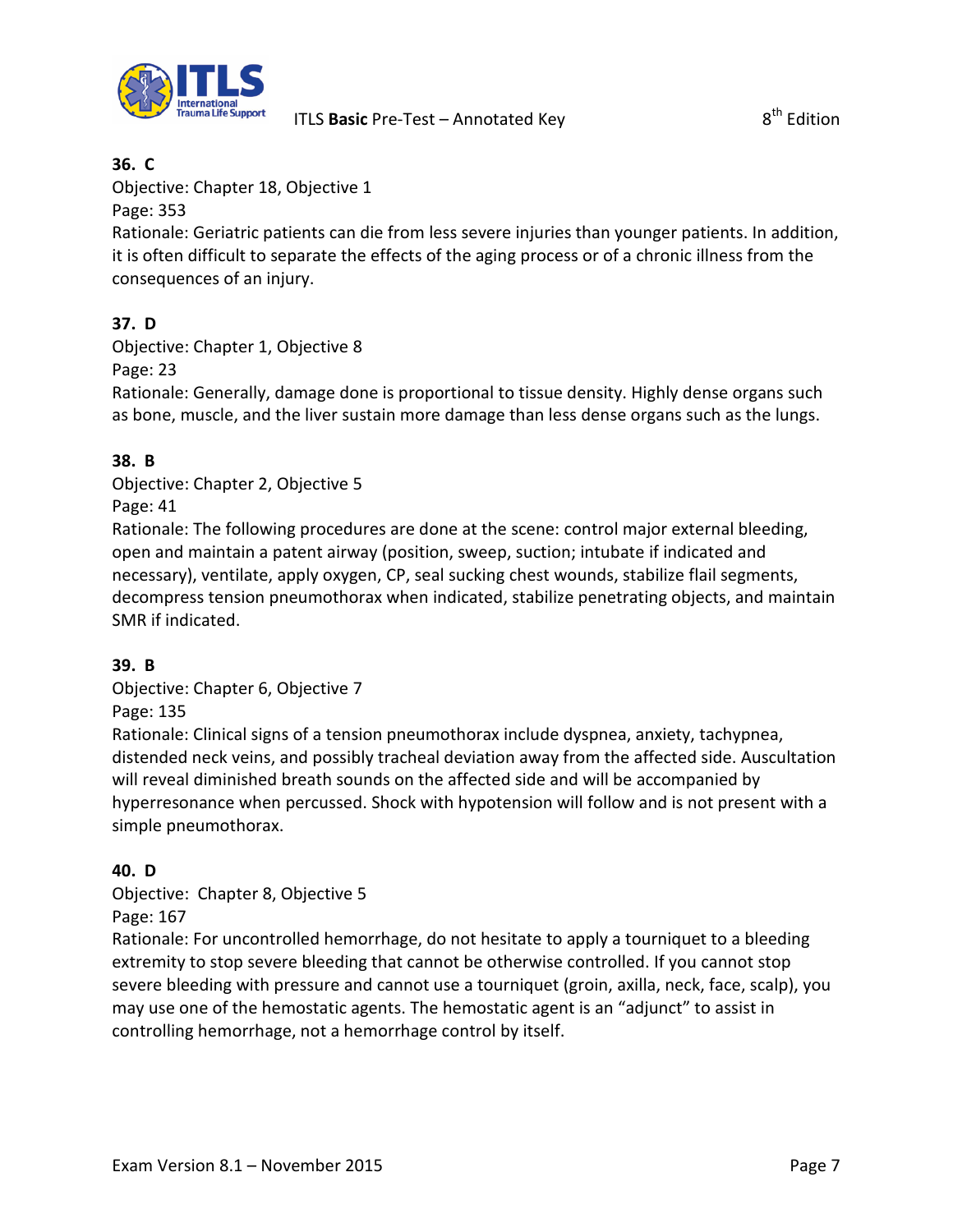

#### **41. B**

Objective: Chapter 10, Objective 2

Page: 193

Rationale: When the intracranial pressure increases, the systemic blood pressure increases to try to preserve blood flow to the brain. The body senses the rise in systemic blood pressure, and this triggers a drop in the pulse rate as the body tries to lower the systemic blood pressure.

### **42. C**

Objective: Chapter 2, Objective 5

Page: 34

Rationale: If your patient has major bleeding, the priority is C-A-B-C. The first C stands for control life-threatening bleeding. (Do not confuse this with the American Heart Association/ILCOR's "CAB" for cardiac arrest, where the C stands for compressions.) If your patient has major external bleeding, you must immediately control it.

#### **43. B**

Objective: Chapter 6 Page: 137

Rationale: Pulsus paradoxus, or paradoxical pulse, may be noted. This is where the radial pulse is not felt with inspiration. The major differential diagnosis in the field is tension pneumothorax. With cardiac tamponade, the patient will be in shock with equal breath sounds and a midline.

#### **44. B**

Objective: Chapter 8, Objective 5.b Page: 172

Rationale: It is likely best to use the tourniquet higher up on the extremity, and a second one can be applied if the first one is insufficient to control bleeding. A second tourniquet should be applied just below the first one.

#### **45. D**

Objective: Chapter 10, Objective 5

Page: 202

Rationale: If the patient has a normal level of consciousness, the dilated pupil is not from head injury (more likely due to eye trauma or drugs such as atropine).

#### **46. D**

Objective: Chapter 11, Objective 3

Page: 221

Rationale: Immobilization onto a long backboard is not indicated in penetrating wounds of torso, neck, or head unless there is clinical evidence of a spine injury.